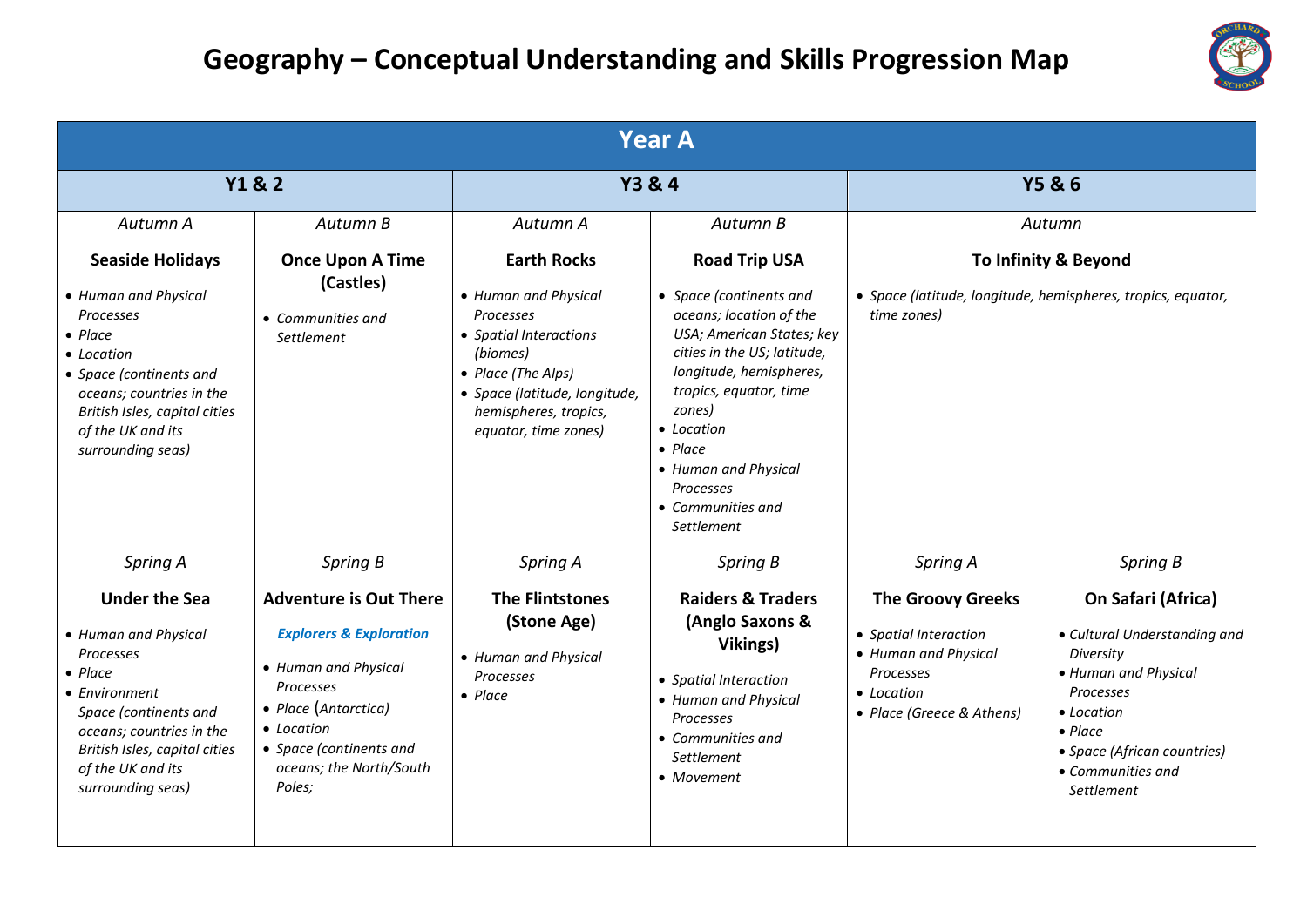

| Summer A                                       | Summer B              | Summer                                                                                                                                                                                                               | Summer                                                               |
|------------------------------------------------|-----------------------|----------------------------------------------------------------------------------------------------------------------------------------------------------------------------------------------------------------------|----------------------------------------------------------------------|
| <b>Adventure is Out There</b>                  | <b>Wild Things</b>    | Where the Forest Meets the Sea                                                                                                                                                                                       | All the Fun of the Fair                                              |
| <b>Explorers &amp; Exploration</b><br>As above | $\bullet$ Environment | • Spatial Interactions<br>• Human and Physical Processes<br>• Environment<br>• Location<br>• Place (South America - The Amazon Rainforest)<br>• Communities and Settlement<br>• Cultural Understanding and Diversity | <b>Enhancement Lessons: Co-ordinates/Map work</b><br>$\bullet$ Scale |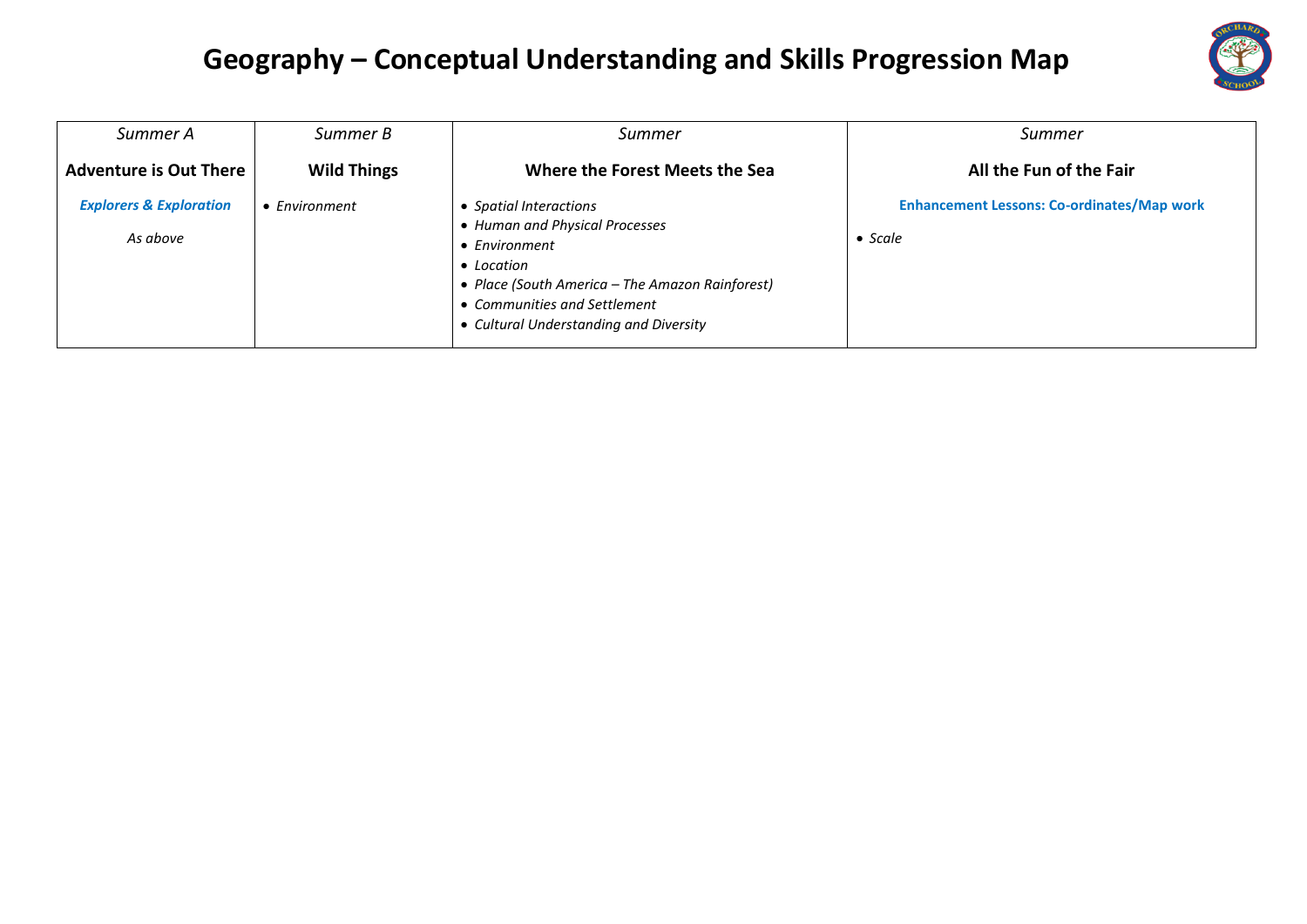

| <b>Year B</b>                                                                                                                                                                                                                                 |                                                                                                                                        |                                               |                                                                                                                                                                                                                            |                                                                                                                                                                                                                                                                           |                                                                                                                                                           |  |
|-----------------------------------------------------------------------------------------------------------------------------------------------------------------------------------------------------------------------------------------------|----------------------------------------------------------------------------------------------------------------------------------------|-----------------------------------------------|----------------------------------------------------------------------------------------------------------------------------------------------------------------------------------------------------------------------------|---------------------------------------------------------------------------------------------------------------------------------------------------------------------------------------------------------------------------------------------------------------------------|-----------------------------------------------------------------------------------------------------------------------------------------------------------|--|
| Y1&2                                                                                                                                                                                                                                          |                                                                                                                                        | <b>Y3 &amp; 4</b>                             |                                                                                                                                                                                                                            | <b>Y5 &amp; 6</b>                                                                                                                                                                                                                                                         |                                                                                                                                                           |  |
| Autumn A                                                                                                                                                                                                                                      | Autumn B                                                                                                                               | Autumn A                                      | Autumn B                                                                                                                                                                                                                   | Autumn A                                                                                                                                                                                                                                                                  | Autumn B                                                                                                                                                  |  |
| <b>Superhero Me</b>                                                                                                                                                                                                                           | <b>Donington Detectives</b>                                                                                                            | <b>Marvellous Me</b>                          | <b>The Fabulous Pharaohs</b>                                                                                                                                                                                               | <b>Keeping Healthy</b>                                                                                                                                                                                                                                                    | Dig For Victory (WW2)                                                                                                                                     |  |
| No Geography                                                                                                                                                                                                                                  | • Human and Physical<br>Processes<br>$\bullet$ Place<br>• Location<br>• Space (small area of the<br>UK - local study)<br>• Environment | No Geography                                  | • Human and Physical<br>Processes (The River Nile)<br>• Location<br>• Communities and<br>Settlement<br>$\bullet$ Place (Egypt)<br>• Space (Space (latitude,<br>longitude, hemispheres,<br>tropics, equator, time<br>zones) | No Geography                                                                                                                                                                                                                                                              | • Movement<br>• Location<br>$\bullet$ Place<br>• Space (latitude, longitude,<br>hemispheres, tropics,<br>equator, time zones)<br>• Spatial Interactions   |  |
| Spring A                                                                                                                                                                                                                                      | Spring B                                                                                                                               | Spring A                                      | Spring B                                                                                                                                                                                                                   | Spring A                                                                                                                                                                                                                                                                  | Spring B                                                                                                                                                  |  |
| Ice, Ice Baby<br>• Human and Physical<br>Processes<br>• Location<br>• Space (continents and<br>oceans; countries in the<br>British Isles, capital cities<br>of the UK and its<br>surrounding seas)<br>• Communities and<br>Settlement (Inuit) | <b>Jurassic World</b><br>No Geography                                                                                                  | <b>Camera, Lights, Action</b><br>No Geography | <b>The Rampaging</b><br><b>Romans</b><br>$\bullet$ Scale<br>• Human and Physical<br>Processes<br>• Communities and<br>Settlement<br>• Place (Rome)                                                                         | <b>Amazing Americas</b><br><b>The Maya &amp; South America</b><br>• Human and Physical<br>Processes<br>• Space (Continents and<br>oceans; South America;<br>Countries in South<br>America)<br>• Location<br>• Place (Mexico)<br>• Cultural Understanding<br>and Diversity | <b>The Vile Victorians</b><br><b>Including Local Study</b><br>• Space (local study)<br>• Human and Physical<br>Processes<br>$\bullet$ Place<br>• Location |  |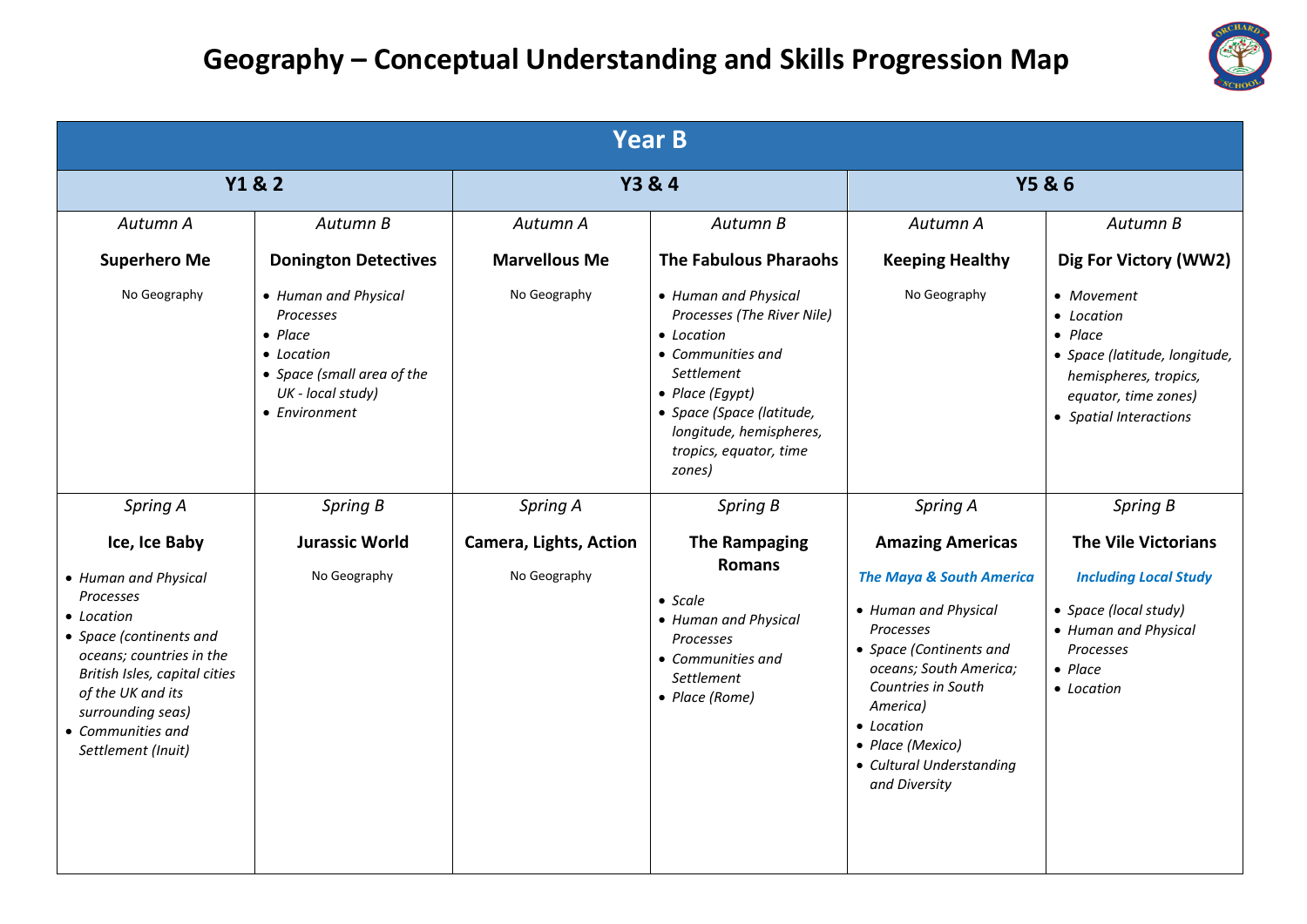

| Summer A              | Summer B                                                                                                                   | Summer A                                     | Summer B                                                                                                                                                   | Summer                                                                                                                                         |
|-----------------------|----------------------------------------------------------------------------------------------------------------------------|----------------------------------------------|------------------------------------------------------------------------------------------------------------------------------------------------------------|------------------------------------------------------------------------------------------------------------------------------------------------|
| <b>Jurassic World</b> | <b>Green Fingers</b><br>Place (weather patterns in<br>different parts of the<br>world and how it impacts<br>on vegetation) | May the Force Be With<br>You<br>No Geography | Location, Location,<br>Location<br>• Location<br>Place (Derbyshire Peak<br>District)<br>• Communities and<br>Settlement<br>Human and Physical<br>Processes | <b>Water Worlds</b><br>• Human and Physical Processes<br>• Location<br>• Communities and Settlement<br>• Spatial Interactions<br>• Environment |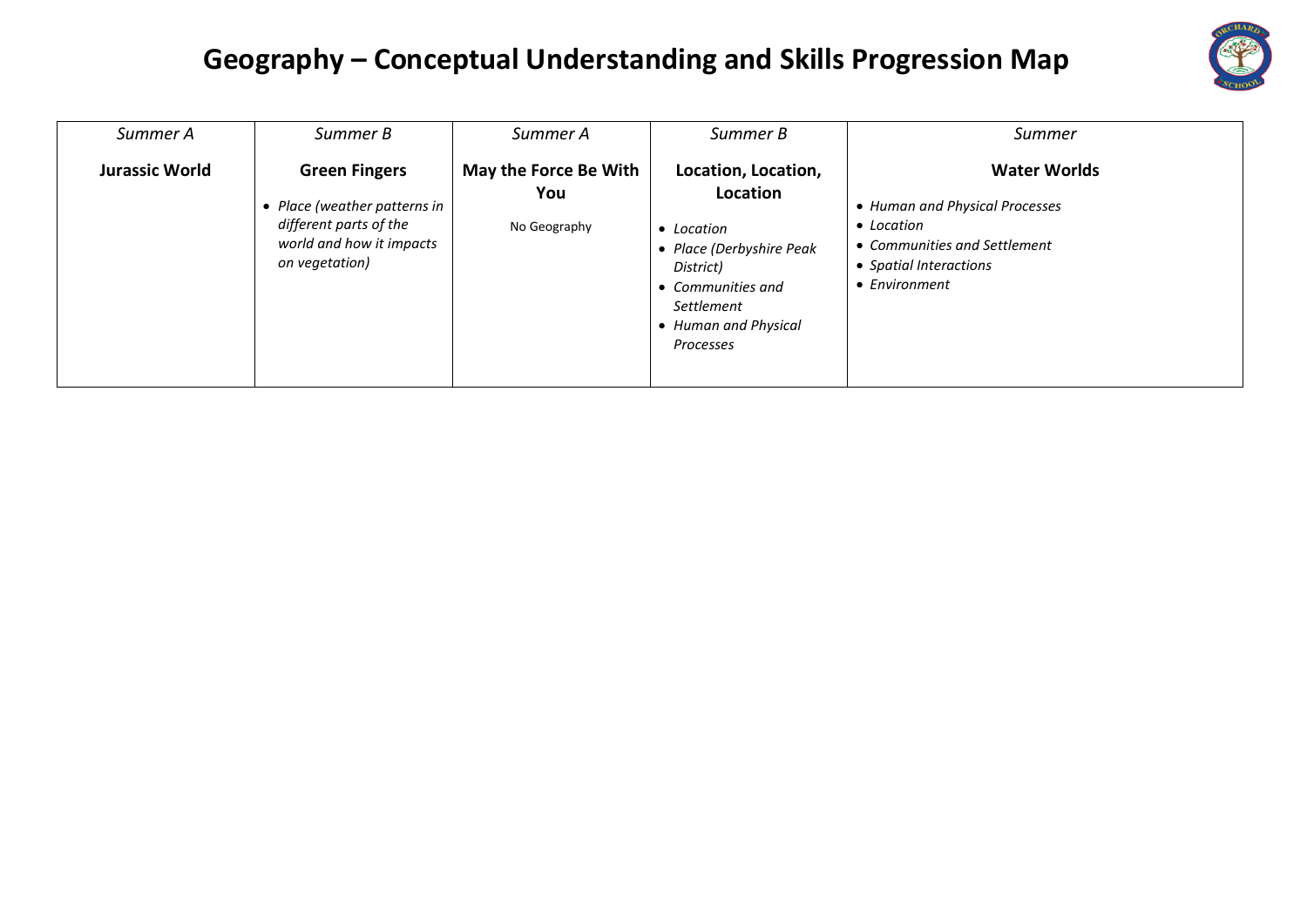

| Concept                                        | <b>Y1 &amp; Y2</b>                | <b>Y3 &amp; Y4</b>                                    | <b>Y5 &amp; Y6</b>                                    |
|------------------------------------------------|-----------------------------------|-------------------------------------------------------|-------------------------------------------------------|
| <b>Space</b>                                   | Space                             | Space                                                 | Space                                                 |
| Location                                       | Location                          | Location                                              | Location                                              |
| <b>Place</b>                                   | Place                             | Place                                                 | Place                                                 |
| <b>Human and Physical processes</b>            | Human and Physical processes      | Human and Physical processes                          | Human and Physical processes                          |
| <b>Communities and</b><br>settlement           | <b>Communities and settlement</b> | <b>Communities and settlement</b>                     | <b>Communities and settlement</b>                     |
| <b>Spatial Interaction</b>                     |                                   | <b>Spatial Interaction</b>                            | <b>Spatial Interaction</b>                            |
| <b>Environment</b>                             | Environment                       | Environment                                           | Environment                                           |
| <b>Scale</b>                                   |                                   |                                                       | <b>Scale</b>                                          |
| <b>Movement</b>                                |                                   | Movement                                              | Movement                                              |
| <b>Cultural understanding</b><br>and diversity |                                   | <b>Cultural Understanding and</b><br><b>Diversity</b> | <b>Cultural Understanding and</b><br><b>Diversity</b> |